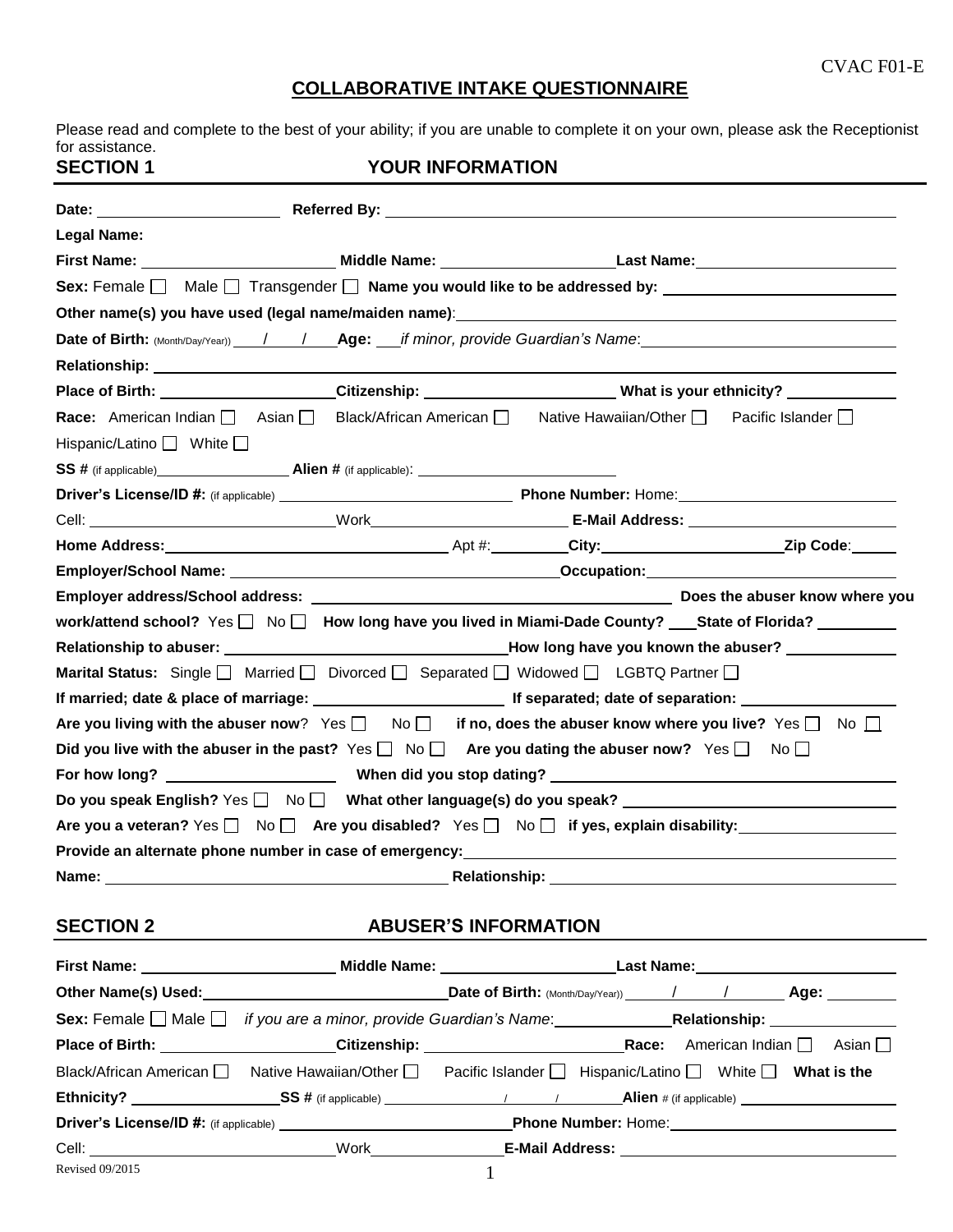CVAC F01-E

| Is the abuser required to carry/use a firearm in the capacity of his/her job? Yes $\Box$ No $\Box$                                                       |                               |                                                                                                                                                                                                                                |
|----------------------------------------------------------------------------------------------------------------------------------------------------------|-------------------------------|--------------------------------------------------------------------------------------------------------------------------------------------------------------------------------------------------------------------------------|
|                                                                                                                                                          |                               |                                                                                                                                                                                                                                |
|                                                                                                                                                          |                               | Description of abuser: Height _______ Weight _______ Eye Color __________Hair Color _________________________                                                                                                                  |
|                                                                                                                                                          |                               |                                                                                                                                                                                                                                |
|                                                                                                                                                          |                               |                                                                                                                                                                                                                                |
| <b>Marital Status:</b> Single   Married   Divorced   Separated   Widowed                                                                                 |                               |                                                                                                                                                                                                                                |
|                                                                                                                                                          |                               | Does the abuser speak English? Yes $\Box$ No $\Box$ Is abuser disabled? Yes $\Box$ No $\Box$ If yes, please explain                                                                                                            |
|                                                                                                                                                          |                               |                                                                                                                                                                                                                                |
| <b>SECTION 3</b>                                                                                                                                         | <b>CHILDREN'S INFORMATION</b> |                                                                                                                                                                                                                                |
| Not Applicable                                                                                                                                           |                               |                                                                                                                                                                                                                                |
| Have any of the children witnessed Domestic Violence? Yes $\Box$ No $\Box$<br>Are any of the children victims of Domestic Violence? Yes $\Box$ No $\Box$ |                               | How many children do you have? ______________How many children are from the abuser? _________________________                                                                                                                  |
|                                                                                                                                                          |                               | 1. Child's Name: Campaign Contract Contract Contract Contract Contract Contract Contract Contract Contract Contract Contract Contract Contract Contract Contract Contract Contract Contract Contract Contract Contract Contrac |
|                                                                                                                                                          |                               |                                                                                                                                                                                                                                |
|                                                                                                                                                          |                               |                                                                                                                                                                                                                                |
|                                                                                                                                                          |                               |                                                                                                                                                                                                                                |
|                                                                                                                                                          |                               |                                                                                                                                                                                                                                |
|                                                                                                                                                          |                               | $addresses$ child support for this child? Yes $\Box$ No $\Box$ Case #: $\Box$ Decrees 200 management control of the support for this child? Yes $\Box$ No $\Box$ Case #:                                                       |
| If you do not receive public assistance, do you want child support assistance with this father? Yes $\Box$ No $\Box$                                     |                               |                                                                                                                                                                                                                                |
| Are you in fear of this father? Yes $\Box$ No $\Box$ Do we need to protect your address from this father? Yes $\Box$ No $\Box$                           |                               |                                                                                                                                                                                                                                |
| 2. Child's Name: ________________________________DOB: __________Child's School:____________________                                                      |                               | _Grade: ________                                                                                                                                                                                                               |
|                                                                                                                                                          |                               |                                                                                                                                                                                                                                |
| Child lives with (please check): Mother   Father   Other   Who?                                                                                          |                               |                                                                                                                                                                                                                                |
|                                                                                                                                                          |                               |                                                                                                                                                                                                                                |
|                                                                                                                                                          |                               |                                                                                                                                                                                                                                |
|                                                                                                                                                          |                               |                                                                                                                                                                                                                                |
| If you do not receive public assistance, do you want child support assistance with this father? Yes $\Box$ No $\Box$                                     |                               |                                                                                                                                                                                                                                |
| Are you in fear of this father? Yes $\Box$ No $\Box$ Do we need to protect your address from this father? Yes $\Box$ No $\Box$                           |                               |                                                                                                                                                                                                                                |
|                                                                                                                                                          |                               | 3. Child's Name: Cameranter Control Control Control Child's School: Child's School: Cameranter Control Child's School:                                                                                                         |
|                                                                                                                                                          |                               |                                                                                                                                                                                                                                |
|                                                                                                                                                          |                               | Child lives with (please check): Mother $\Box$ Father $\Box$ Other $\Box$ Who?                                                                                                                                                 |
|                                                                                                                                                          |                               |                                                                                                                                                                                                                                |
|                                                                                                                                                          |                               |                                                                                                                                                                                                                                |
|                                                                                                                                                          |                               |                                                                                                                                                                                                                                |
| If you do not receive public assistance, do you want child support assistance with this father? Yes $\Box$ No $\Box$                                     |                               |                                                                                                                                                                                                                                |
| Are you in fear of this father? Yes $\Box$ No $\Box$ Do we need to protect your address from this father? Yes $\Box$ No $\Box$                           |                               |                                                                                                                                                                                                                                |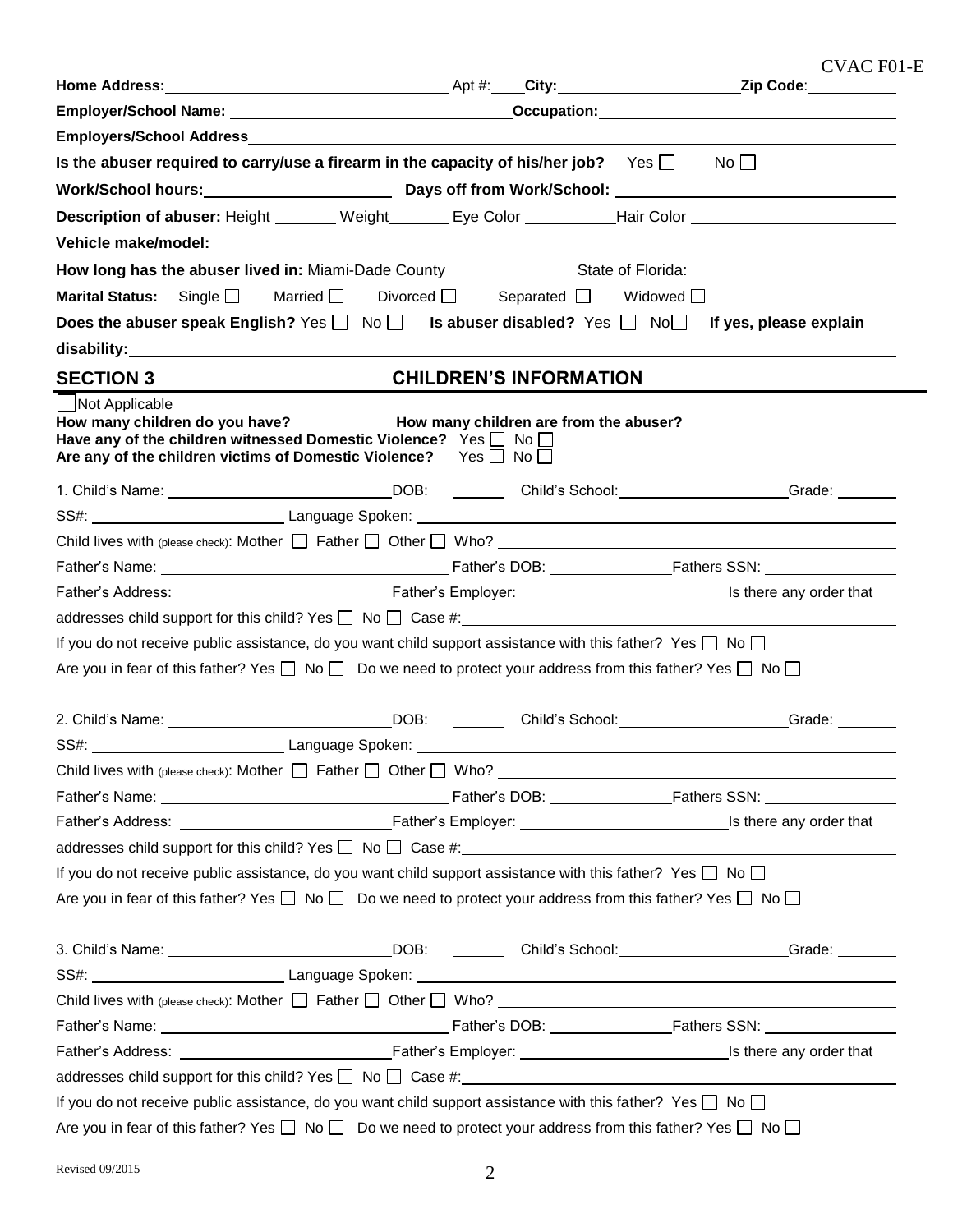## CVAC F01-E

|                                                                                                                                                                                                                                                                                                                                                                                |  | 4. Child's Name: Campaign Contract Contract Contract Contract Contract Contract Contract Contract Contract Contract Contract Contract Contract Contract Contract Contract Contract Contract Contract Contract Contract Contrac |
|--------------------------------------------------------------------------------------------------------------------------------------------------------------------------------------------------------------------------------------------------------------------------------------------------------------------------------------------------------------------------------|--|--------------------------------------------------------------------------------------------------------------------------------------------------------------------------------------------------------------------------------|
|                                                                                                                                                                                                                                                                                                                                                                                |  |                                                                                                                                                                                                                                |
| Child lives with (please check): Mother $\Box$ Father $\Box$ Other $\Box$ Who?                                                                                                                                                                                                                                                                                                 |  |                                                                                                                                                                                                                                |
|                                                                                                                                                                                                                                                                                                                                                                                |  |                                                                                                                                                                                                                                |
|                                                                                                                                                                                                                                                                                                                                                                                |  |                                                                                                                                                                                                                                |
| addresses child support for this child? Yes $\Box$ No $\Box$ Case #:                                                                                                                                                                                                                                                                                                           |  |                                                                                                                                                                                                                                |
| If you do not receive public assistance, do you want child support assistance with this father? Yes $\Box$ No $\Box$                                                                                                                                                                                                                                                           |  |                                                                                                                                                                                                                                |
| Are you in fear of this father? Yes $\Box$ No $\Box$ Do we need to protect your address from this father? Yes $\Box$ No $\Box$                                                                                                                                                                                                                                                 |  |                                                                                                                                                                                                                                |
| 5. Child's Name: ________________________________DOB: ___________ Child's School:___________________                                                                                                                                                                                                                                                                           |  | Grade: _______                                                                                                                                                                                                                 |
|                                                                                                                                                                                                                                                                                                                                                                                |  |                                                                                                                                                                                                                                |
| Child lives with (please check): Mother $\Box$ Father $\Box$ Other $\Box$ Who?                                                                                                                                                                                                                                                                                                 |  |                                                                                                                                                                                                                                |
|                                                                                                                                                                                                                                                                                                                                                                                |  |                                                                                                                                                                                                                                |
|                                                                                                                                                                                                                                                                                                                                                                                |  |                                                                                                                                                                                                                                |
|                                                                                                                                                                                                                                                                                                                                                                                |  |                                                                                                                                                                                                                                |
| If you do not receive public assistance, do you want child support assistance with this father? Yes $\Box$ No $\Box$                                                                                                                                                                                                                                                           |  |                                                                                                                                                                                                                                |
| Are you in fear of this father? Yes $\Box$ No $\Box$ Do we need to protect your address from this father? Yes $\Box$ No $\Box$                                                                                                                                                                                                                                                 |  |                                                                                                                                                                                                                                |
| 6. Child's Name: _________________________________DOB: child's School: _____________________________                                                                                                                                                                                                                                                                           |  | Grade: _______                                                                                                                                                                                                                 |
|                                                                                                                                                                                                                                                                                                                                                                                |  |                                                                                                                                                                                                                                |
| Child lives with (please check): Mother $\Box$ Father $\Box$ Other $\Box$ Who?                                                                                                                                                                                                                                                                                                 |  |                                                                                                                                                                                                                                |
|                                                                                                                                                                                                                                                                                                                                                                                |  |                                                                                                                                                                                                                                |
|                                                                                                                                                                                                                                                                                                                                                                                |  |                                                                                                                                                                                                                                |
|                                                                                                                                                                                                                                                                                                                                                                                |  |                                                                                                                                                                                                                                |
|                                                                                                                                                                                                                                                                                                                                                                                |  |                                                                                                                                                                                                                                |
|                                                                                                                                                                                                                                                                                                                                                                                |  |                                                                                                                                                                                                                                |
|                                                                                                                                                                                                                                                                                                                                                                                |  |                                                                                                                                                                                                                                |
|                                                                                                                                                                                                                                                                                                                                                                                |  |                                                                                                                                                                                                                                |
|                                                                                                                                                                                                                                                                                                                                                                                |  | DOB: Child's School: Child's School: Crade: Crade:                                                                                                                                                                             |
|                                                                                                                                                                                                                                                                                                                                                                                |  |                                                                                                                                                                                                                                |
|                                                                                                                                                                                                                                                                                                                                                                                |  |                                                                                                                                                                                                                                |
|                                                                                                                                                                                                                                                                                                                                                                                |  |                                                                                                                                                                                                                                |
|                                                                                                                                                                                                                                                                                                                                                                                |  |                                                                                                                                                                                                                                |
| If you do not receive public assistance, do you want child support assistance with this father? Yes $\Box$ No $\Box$<br>Are you in fear of this father? Yes $\Box$ No $\Box$ Do we need to protect your address from this father? Yes $\Box$ No $\Box$<br>If you do not receive public assistance, do you want child support assistance with this father? Yes $\Box$ No $\Box$ |  |                                                                                                                                                                                                                                |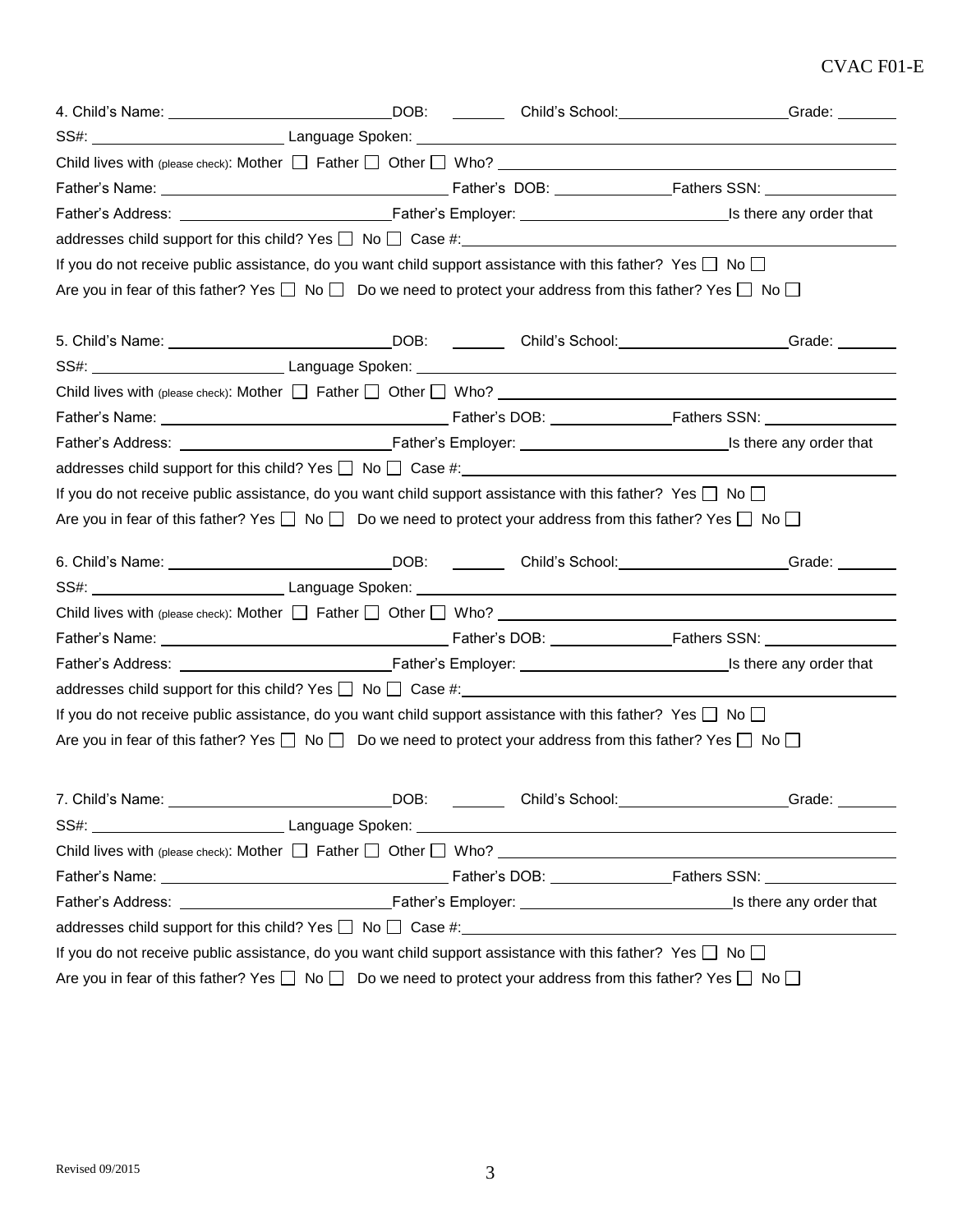| <b>SECTION 4</b>                                                                                                                                                                                                               | <b>INCIDENT/S OF VIOLENCE &amp; COURT RELATED INFORMATION</b>                                                                                                                              |
|--------------------------------------------------------------------------------------------------------------------------------------------------------------------------------------------------------------------------------|--------------------------------------------------------------------------------------------------------------------------------------------------------------------------------------------|
|                                                                                                                                                                                                                                | Are you a victim of: Verbal Abuse □ Psychological Abuse □ Sexual Abuse □ Physical Abuse □ Stalking □ Human                                                                                 |
|                                                                                                                                                                                                                                | Trafficking (Victims of human trafficking are persons who have been recruited, harbored, transported, provided or obtained by force,                                                       |
|                                                                                                                                                                                                                                | fraud or coercion for the purpose of commercial sexual exploitation or forced labor) $\Box$                                                                                                |
|                                                                                                                                                                                                                                | When did the last incident of abuse take place? $\_\_\_\_\_\_\_\_\_$ Did you call the police? Yes $\_\_\_\_\_$ No $\_\_\_\_\_\_\$                                                          |
|                                                                                                                                                                                                                                | If Yes, which Department? __________Case #: ___________Was the abuser arrested? Yes □ No □ Is the abuser                                                                                   |
|                                                                                                                                                                                                                                | still under custody? Yes $\Box$ No $\Box$ Has the abuser ever been arrested in other occasions before? No $\Box$ Yes $\Box$                                                                |
|                                                                                                                                                                                                                                |                                                                                                                                                                                            |
|                                                                                                                                                                                                                                |                                                                                                                                                                                            |
|                                                                                                                                                                                                                                |                                                                                                                                                                                            |
|                                                                                                                                                                                                                                | Name of Assistant State Attorney: __________________________Name of Victims Witness Coordinator: _____________                                                                             |
|                                                                                                                                                                                                                                | Name of Detective: _____________________________Do you have an Order of Protection against the abuser now? Yes □ No □                                                                      |
|                                                                                                                                                                                                                                | Case #: _______________________________Did you file for an Order of Protection against the abuser in the past? Yes □ No □                                                                  |
|                                                                                                                                                                                                                                | Case #: $\Box$ No $\Box$ Similar there a paternity case open between you and the abuser? Yes $\Box$ No $\Box$                                                                              |
|                                                                                                                                                                                                                                |                                                                                                                                                                                            |
|                                                                                                                                                                                                                                | Case #: _________________________Is there a Juvenile dependency case open? Yes □ No □ Case #: _________________                                                                            |
|                                                                                                                                                                                                                                | Is there a custody case open between you and the abuser? Yes $\Box$ No $\Box$ Case#:                                                                                                       |
|                                                                                                                                                                                                                                | Did the abuser cause property damage? Yes $\Box$ No $\Box$ If yes, amount of the damage: \$<br>Did you ever seek medical                                                                   |
|                                                                                                                                                                                                                                | attention due to the incident/s of violence? Yes $\Box$ No $\Box$ Was a weapon used to abuse you? Yes $\Box$ No $\Box$ If yes, explain:                                                    |
|                                                                                                                                                                                                                                | Does the abuser own or possess any firearms? Yes $\Box$ No $\Box$ If yes, how                                                                                                              |
|                                                                                                                                                                                                                                | many? __________Has the abuser ever intentionally hurt or killed your pets? Yes $\Box$ No $\Box$                                                                                           |
|                                                                                                                                                                                                                                | Did the abuser ever obtain an Order of Protection against you? Yes $\Box$ No $\Box$ Case #: $\Box$                                                                                         |
|                                                                                                                                                                                                                                | Has someone, other than you, ever obtained an Order of Protection against the abuser? Yes $\square$ No $\square$                                                                           |
| If yes, whom: University of the same of the same of the same of the same of the same of the same of the same of the same of the same of the same of the same of the same of the same of the same of the same of the same of th |                                                                                                                                                                                            |
| <b>SECTION 5</b>                                                                                                                                                                                                               | <b>FINANCIAL/INSURANCE INFORMATION</b>                                                                                                                                                     |
|                                                                                                                                                                                                                                | What is your total income from all sources? $\frac{1}{2}$ per Month $\Box$ Bi-Weekly $\Box$ Weekly $\Box$                                                                                  |
|                                                                                                                                                                                                                                | What is the abuser's income? per $\frac{2}{3}$ Month $\Box$ Bi-Weekly $\Box$ Weekly $\Box$                                                                                                 |
|                                                                                                                                                                                                                                | Is the abuser presently paying child support? Yes $\Box$ No $\Box$ If yes, how much? \$                                                                                                    |
|                                                                                                                                                                                                                                | What is the total number of people living in the household? ___________ How many are your dependents? ________                                                                             |
|                                                                                                                                                                                                                                | Do you own any Real Estate? Yes $\square$ No $\square$ Does the abuser own any Real Estate? Yes $\square$ No $\square$                                                                     |
|                                                                                                                                                                                                                                | Do you and the abuser jointly own a home, apartment, mobile home or land? (Whether or not it is located in the United States) Yes $\Box$ No $\Box$                                         |
|                                                                                                                                                                                                                                | Do you have Health Insurance? Yes $\Box$ No $\Box$ If yes, who is the carrier? $\Box$                                                                                                      |
|                                                                                                                                                                                                                                | Are you financially dependent upon the abuser? Yes $\Box$ No $\Box$                                                                                                                        |
|                                                                                                                                                                                                                                | Are you receiving benefits? SSI $\Box$ Social Security $\Box$ Food Stamps $\Box$ Medicaid $\Box$ TANF $\Box$ Unemployment $\Box$ Other $\Box$                                              |
|                                                                                                                                                                                                                                | Has a claim for Victim's Compensation been filed on your behalf? Yes $\Box$ No $\Box$                                                                                                      |
|                                                                                                                                                                                                                                | If yes, what type of victim's compensation benefits were requested? Please explain: __________________________                                                                             |
|                                                                                                                                                                                                                                |                                                                                                                                                                                            |
|                                                                                                                                                                                                                                |                                                                                                                                                                                            |
| <b>SECTION 6</b>                                                                                                                                                                                                               | <b>EDUCATION</b><br>What is your highest level of education? Please select one.                                                                                                            |
| $\leq$ 6 years (elementary school or less)<br>$\Box$ 7-8 years (middle school)<br>9-10 years (some high school)                                                                                                                | □ 13-14 years (some college or associates degree)<br>$\Box$ 15-16 years (college-bachelors degree)<br>> 17 years (masters or doctorate)<br>$\Box$ 11-12 years (high school diploma or GED) |